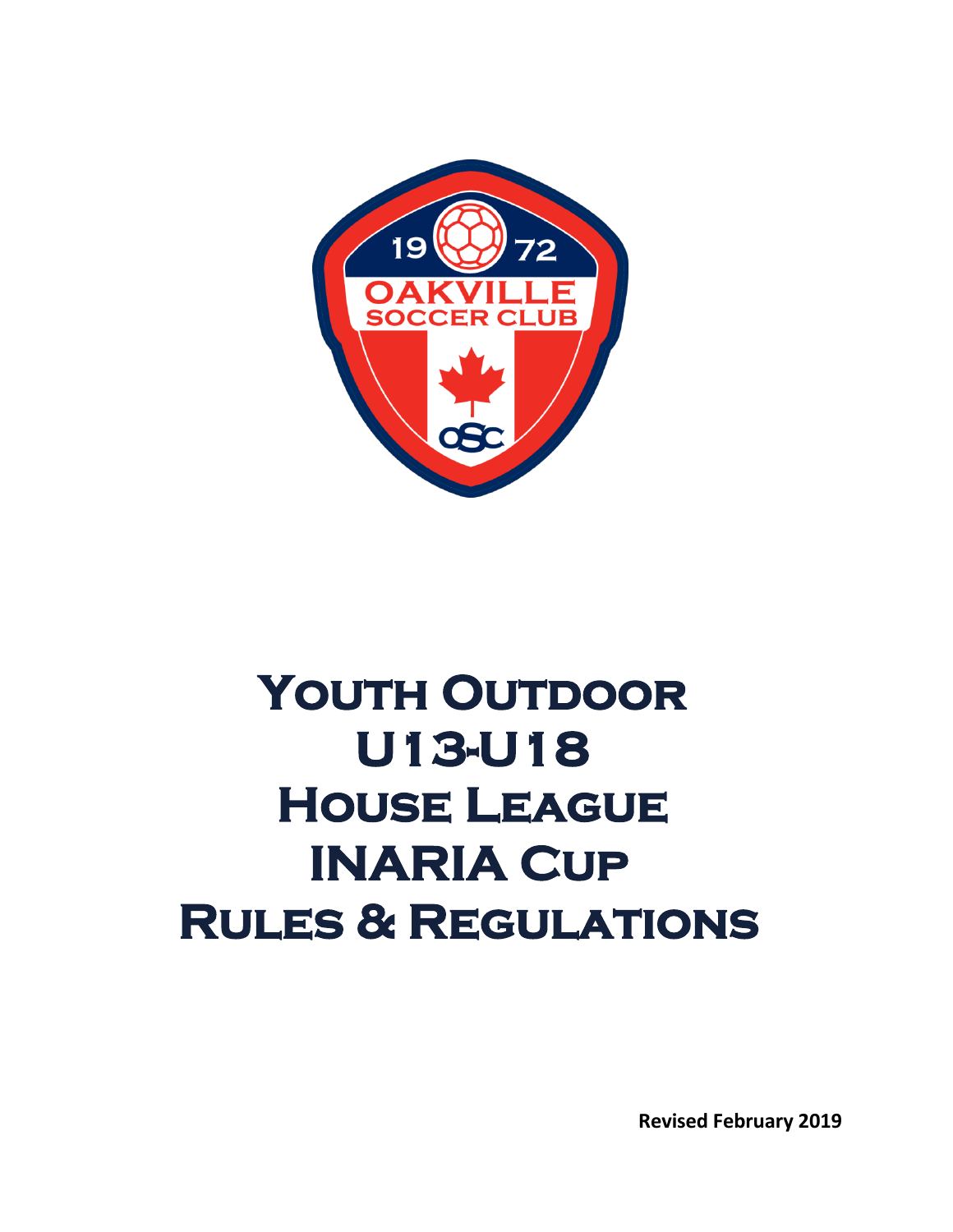# **INARIA Cup (U13-U18) RULES**

**All games shall be played in accordance with the Laws [of the](http://www.theifab.com/#!/laws) Game as published by F.I.F.A. and Ontario Soccer, except those superseded by specific rules as outlined in this section.** 

#### **The Field**

• Soccer for Life games shall be played **only** on fields designated by OSC

#### **The Ball**

- Size 5 balls will be used at all times
- The home team shall supply the game ball

#### **Player Eligibility**

- Coaches shall play **only** those players registered to their respective teams
- A minimum of 7 players for all age groups constitutes a team. Call up players from another team, division, or age group is **not** permitted for Inaria Cup games. Failure to comply with this rule will result in the forfeit of the game in which the call up player played.

#### **Match Officials**

- The OSC shall assign match officials to U13 + soccer games
- In the event that a match official is not available the "Home Team" coach shall provide an official for the first (1<sup>st</sup>) half of the game and the "Away Team" coach shall provide an official for the second (2<sup>nd</sup>) half
- If both coaches are in agreement, a 'third party' (such as, but not limited to, a parent or coach) may officiate the **entire** game
- If assistant match officials have not been assigned, the match official can determine if he/she would like assistants
- The game shall proceed as an official game

#### **Duration of the Game & Playing Time**

• The regulation time for games is as follows:



- All games will have a half-time break of 5 minutes.
- Each game shall start within fifteen (15) minutes of the scheduled starting time, providing both teams have seven (7) or more players and time will be adjusted accordingly to keep on schedule.
- If either team has fewer than seven players more than fifteen (15) minutes after the scheduled starting time, then the game is forfeited
- **Each player must receive fair playing time equivalent to at least 50% of each game**
- If a team has fewer than 11 players, the opposing team does not have to play equal numbers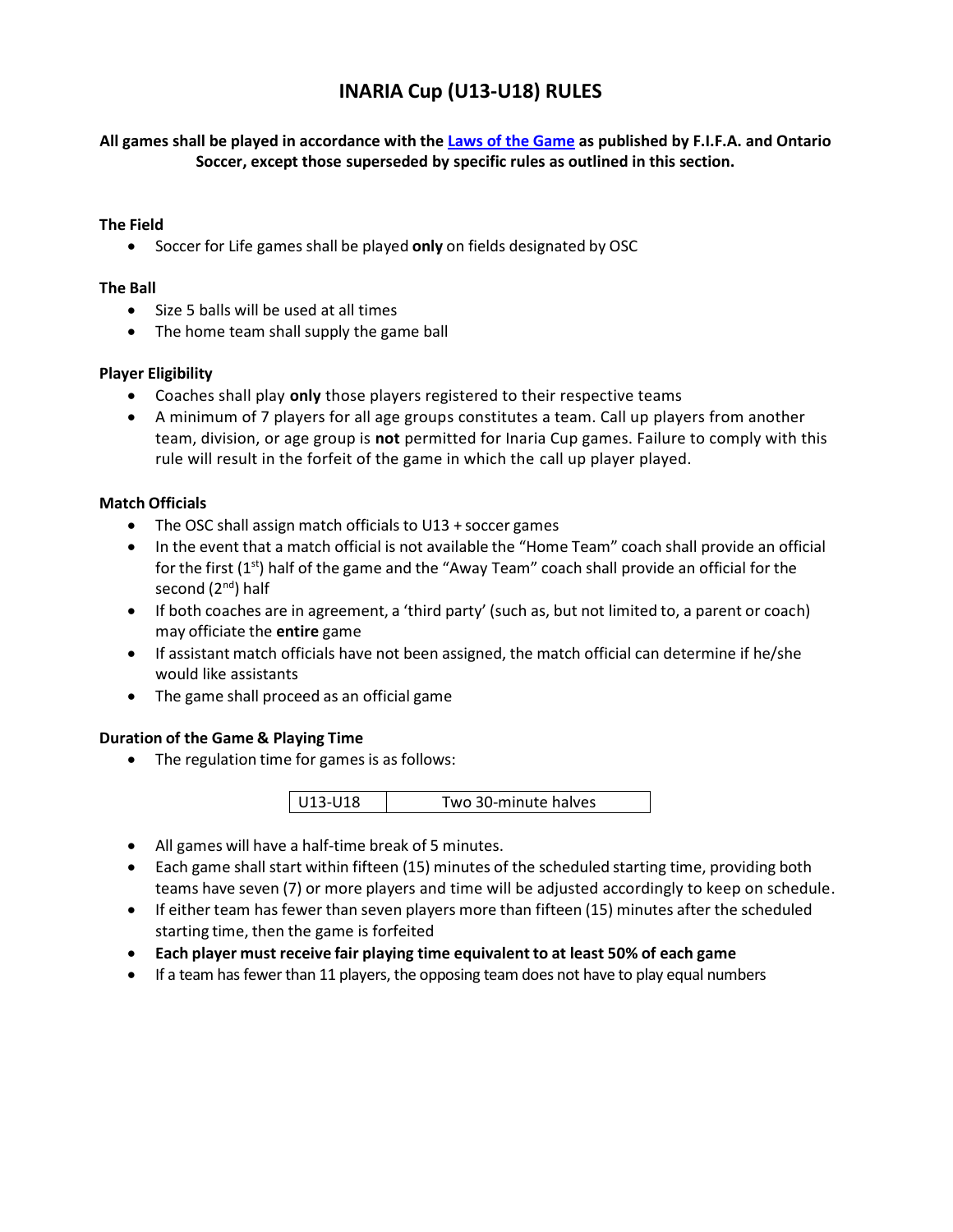# **Method of Scoring**

- Goals are scored when the whole of the ball passes over the goal line, between the goalposts and under the crossbar
- Game scores shall be submitted to your age group convenor who will send confirmed scores to the Youth House League & Special Programs Coordinator within 60 minutes after the completion of each game
- Game scores shall be updated in the Sport Savvy system by the Youth House League & Special Programs Coordinator
- Game points will be awarded as follows:

| WIN   Three (3) Points |
|------------------------|
| LOSS Zero (0) Points   |

- If two teams are tied at the end of regular time, 3 penalty kicks will be taken alternately by 3 different players designated by each team from the players who were on the field at the end of the second regular time period. The team with the most goals wins.
- The captain of the home team will call the coin toss. The winner decides whether to kick  $1^{st}$  or  $2^{nd}$
- If still tied after 3 kicks, teams will alternate taking kicks, starting with the remaining players who were on the field at the end of the regular time period. The first team to score when the other team does not- wins.
- The winning team will be awarded with one goal to break the tie

# **Group Stage Standings**

- If at the end of the group stage two or more teams are tied in points within their group, the teams that progress will be determined by the following:
	- 1. Head to head record between the two teams
	- 2. Goals against
	- 3. Goals for
	- 4. Coin flip

#### **Age Group Specifics**

• For all age groups, the groups will be determined once team numbers are finalized

#### **Player Substitution**

- The consent of the Match Official must be obtained before any substitution is made.
- Unlimited player substitutions are permitted at the following times:
	- o On any team's throw-in
	- o After a goal is scored by either team
	- o At a goal kick by either team
	- o At the start of the 2<sup>nd</sup> half
	- o To replace an injured player (at the discretion of the Match Official)

#### **Discipline**

- Two (2) yellow cards in one game will count as a red card and a suspension for next scheduled Inaria Cup game
- One (1) red card will count as a suspension of next scheduled INARIA Cup game
- Further disciplinary action may be taken based on the Ontario Soccer Association disciplinary guidelines